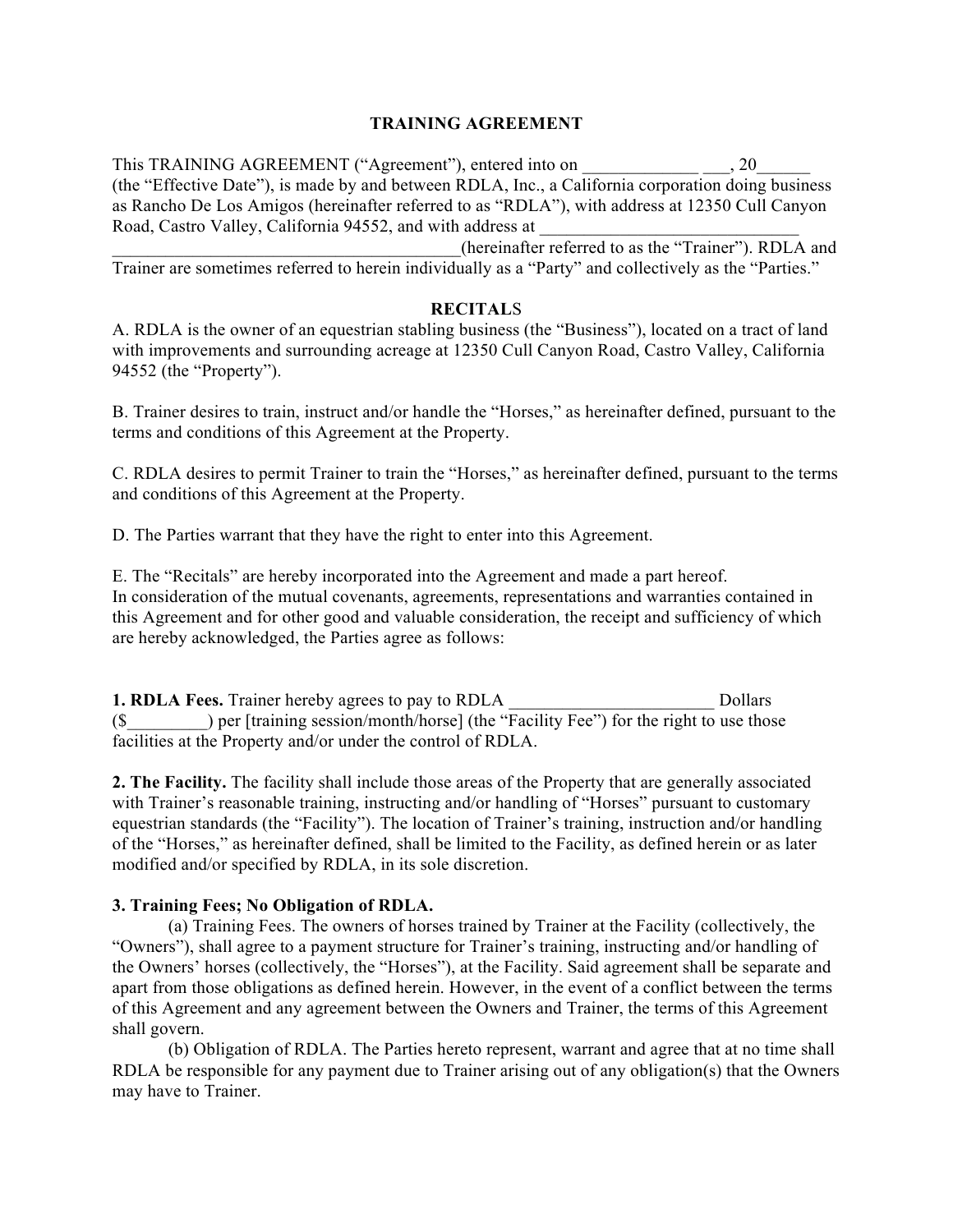**4. Obligations of Trainer.** Trainer represents, warrants and agrees that he/she/it shall provide the Horses with normal and reasonable care, as determined in the sole discretion of Trainer, in training, instructing and/or handling the Horses. Trainer shall be solely and exclusively responsible for the following:

(a) Safe Training Activities. Trainer shall train, instruct and/or handle the Horses in such a manner that is consistent with current equestrian standards so as to assure the safety and well-being of the Horses.

(b) Communications with the Owners. Trainer shall be responsible for providing the Owners and, when necessary, RDLA, with Trainer's proposed activities for the Horses so as to assure that the Ow ners and RDLA are advised of all training activities involving the Horses.

(c) Authorization for Unique Training Activity. In the event that Trainer intends to conduct activities that are not customary with respect to typical equestrian training activities, Trainer shall obtain the consent of each of the Owners whose Horses will receive such training and, where necessary, RDLA, so as to assure such training activity(ies) are carried out with the informed consent of the Owners and RDLA.

**5. Equipment Supply Obligations of RDLA.** RDLA shall not be obligated to supply any equipment relating to the maintenance, storage, training, instructing and/or handling of the Horses. Nor shall RDLA have any liability, or be responsible for, the personal property of the Owners and/or Trainer.

**6. Rules and Regulations.** Trainer agrees to abide by all of the rules and regulations of RDLA in effect as of the Effective Date, as modified, amended or changed by RDLA in its sole discretion. In the event that Trainer's training activity with the Horses and the rules and regulations of RDLA conflict, Trainer shall be required to modify his/her/its training activity(ies) in order to assure compliance with RDLA's rules and regulations. Moreover, in the event of a conflict between Trainer's training activity(ies) with respect to the Horses and the rules and regulations of RDLA, the rules and regulations of RDLA shall govern.

## **7. Insurance.**

(a) Trainer's Obligations. Trainer shall, at Trainer's sole expense, procure and maintain in force at all times, the following insurance coverages:

(i) General Liability Insurance; Errors and Omissions Insurance.

| (a) A policy of commercial general liability insurance (on an occurrence basis) |             |  |
|---------------------------------------------------------------------------------|-------------|--|
| having a combined single limit of not less than                                 | Dollars     |  |
| (S)<br>) per occurrence and                                                     | Dollars (\$ |  |

aggregate per location if Trainer is operating in multiple locations, providing coverage for, among other things, blanket contractual liability, premises, and personal and advertising injury coverage; and/or

(b) If applicable, a policy of errors and omissions insurance providing the same, if not greater, coverage as required under Paragraph 7(a)(i) of this Agreement.

(ii) Workers Compensation. Workers compensation insurance having limits not less those required by California statute or federal statute, if applicable, and covering all persons employed by Trainer and the conduct of Trainer's operations on the Property. This must include the all states endorsement and, if applicable, the volunteers endorsement in the amount of at least

Dollars  $(\$  ).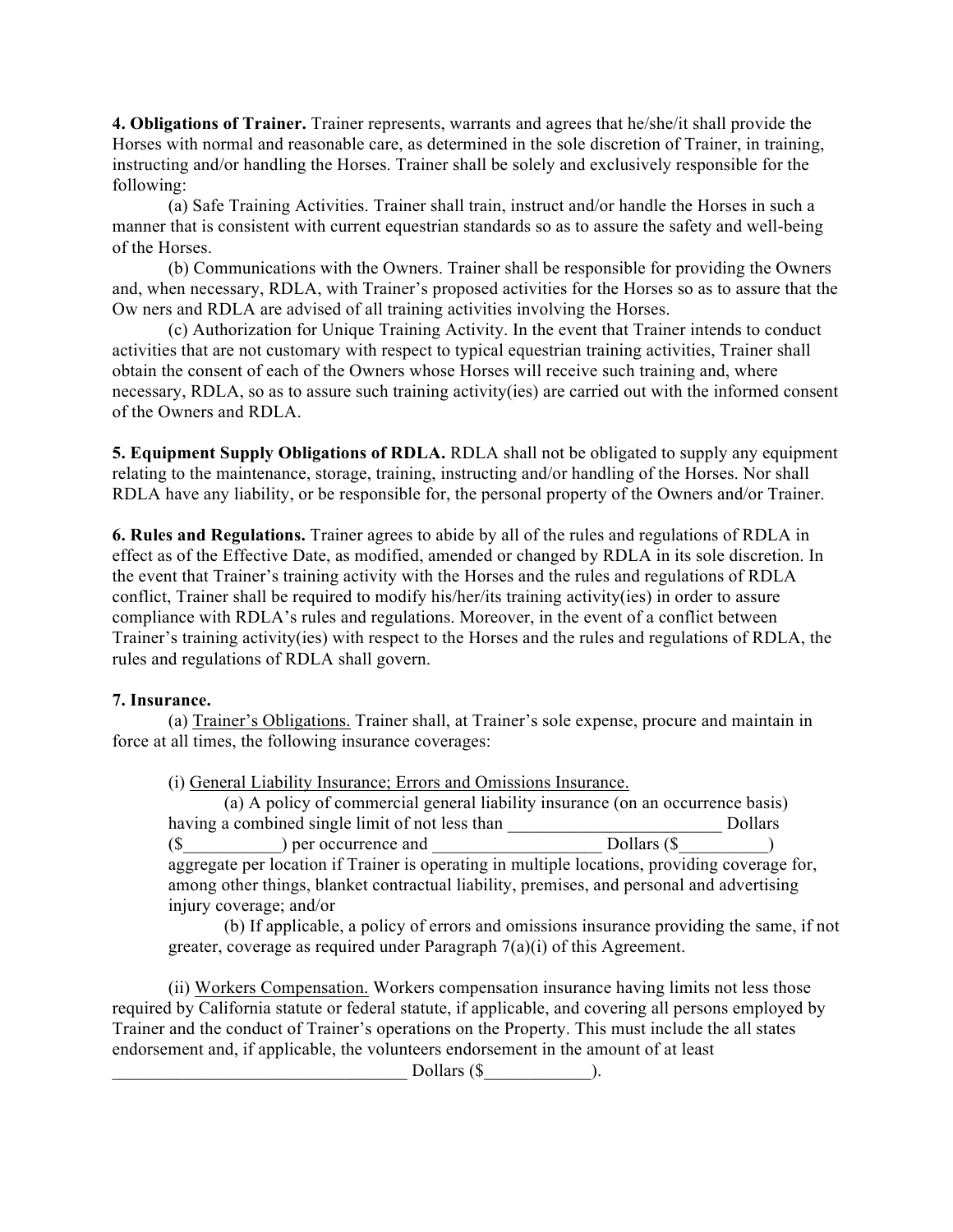(iii) Personal Property Insurance. Personal property insurance covering damage to, or loss of, any equipment of Trainer and/or RDLA and coverage for the full replacement costs, and coverage for the full replacement costs of the equipment, including business interruption of Trainer and/or RDLA. If the property of Trainer's invitees is to be kept on or about the Property, the insurance should include warehouse's legal liability or bailee's customer's insurance for the full replacement costs of the property belonging to invitees and located on or about the Property.

(b) Additional Insurance. RDLA may also carry any other insurance that RDLA deems prudent or advisable, including, without limitation, liability insurance of any amounts and under any terms acceptable to RDLA.

(c) General Insurance Provisions.

(i) Insurance Companies. Insurance that is required to be maintained by Trainer will be written by a company licensed to do business in the state in which the Property is located and have any general policyholder's rating of at least A, or asset fourth in the most current issue of Best's Insurance Guide.

(ii) Certificates of Insurance. Trainer will deliver to RDLA, certificates of insurance for all insurance required to be maintained by Trainer under this Agreement no later than seven (7) days prior to the date Trainer commences its services on or about the Property. Trainer will, at least ten (10) days prior to the expiration of the policy, furnish RDLA with certificates of renewal. Each certificate will expressly provide that the policies are not cancelable or otherwise subject to modification except after thirty (30) days prior written notice to the parties named as additional insureds in this Agreement. However, in the case of cancellation for non-payment of premiums, the cancellation will not take effect until at least ten (10) days notice has been given to RDLA. If Trainer fails to maintain any insurance required in this Agreement, Trainer will be liable for all losses and costs relating from that failure; RDLA will have the right, but not the obligation, to obtain insurance on behalf of Trainer, and Trainer will immediately on demand pay RDLA the premiums on the insurance; and RDLA may declare a breach of this Agreement.

(iii) Additional Insured. RDLA must be named as an additional insured under all the policies required by Section 7. of this Agreement. The policies required under Section 7(a)(i) of this Agreement must provide for severability of interest. The comprehensive general liability insurance policies shall name RDLA as an additional insured using an ISO 20101185 endorsement, or equivalent, with an attached additional insured endorsement from Trainer's insurer. Trainer shall provide ACCORD 27 certificates of said insurance policies. Trainer's delivery of said ACCORD 27 certificates and endorsements to RDLA shall be a condition precedent to the effectiveness of this Agreement.

(iv) Primary Coverage. All insurance to be maintained by Trainer shall, except for workers compensation, be primary, without right of contribution from the insurance of RDLA. Any umbrella liability policy or excess liability policy shall provide primary insurance. The limits of insurance maintained by Trainer will not limit Trainer's liability under this Agreement.

(v) Waiver of Subrogation. Trainer waives any right to recover against RDLA for damages to Trainer's property covered by insurance. This fully waives, for the benefit of RDLA, any rights and claims that may give rise to a right of subrogation in favor of any insurance carrier. The coverage obtained by Trainer pursuant to this Agreement shall include, without limitation, a waiver of subrogation endorsement attached the certificate of insurance required under this Agreement.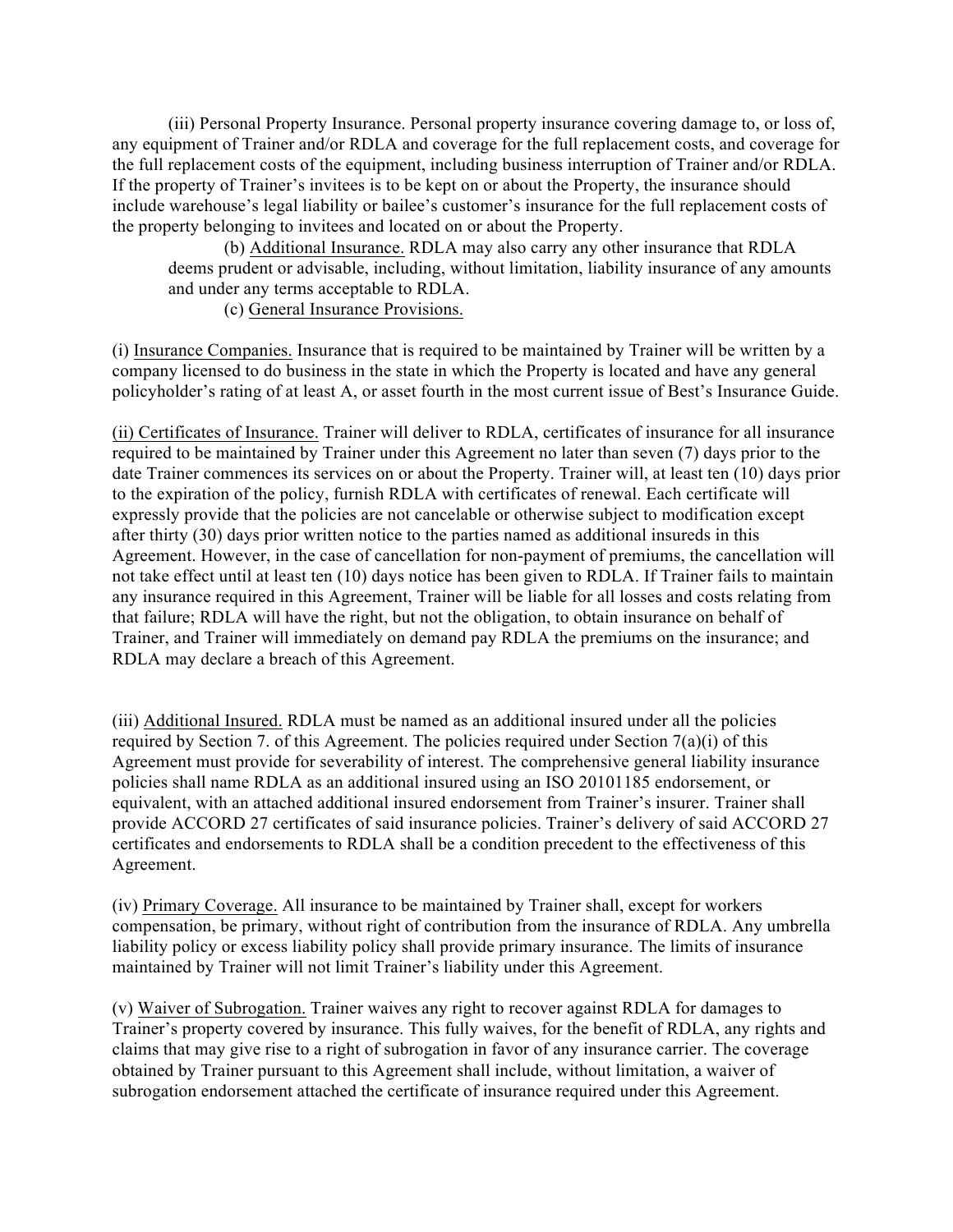**8. Risk of Loss.** Trainer hereby assumes and shall bear the entire risk of loss and/or damage of any kind in nature--whether or not caused by the active or passive negligence of RDLA—to Trainer, the Horses, and/or any other property of RDLA, Trainer or third party, while the Horses are on or about the Property, and to hold RDLA harmless from and against the same. Likewise, Trainer assumes the risk of any loss or damage to the person or property of others caused either by the Horses or the actions of Trainer or Trainer's guests while the Horses are on or about the Property, and under Trainer's control or supervision.

### **9. Duty to Indemnify; Duty to Defend**.

(a) Duty to Indemnify. To the fullest extent permitted by law, Trainer (the "Indemnitor") shall defend, indemnify, protect and hold harmless, RDLA and any other person or entity designated by RDLA, and the officers, directors, shareholders, members, partners, representatives, agents, attorneys, and employees of each of them (referred to herein each as an "Indemnitee" and collectively as the "Indemnitees"), from and against any and all claims, demands, causes of action, proceedings, damages, liabilities, losses, attorneys' fees, costs and expenses (collectively referred to as "Claims"), arising out of or relating in any way to any action or inaction on the part of Indemnitor with respect to this Agreement, the Horse and/or the boarding, training and/or stabling of the Horse at the Property, regardless of whether or not such claims are caused, or were caused, in part by an Indemnitee. This indemnity shall cover Indemnitees if Indemnitees are made a party or are threatened to be made a party to any threatened, pending or completed claim, action, or proceeding. Indemnitor shall pay all reasonable expenses incurred by Indemnitee in connection with such actions or proceedings. Such obligations shall not extend to claims determined by final judgment or award to have resulted from the sole negligence or willful misconduct of an Indemnitee. Nothing contained herein shall be deemed to abridge the rights, if any, of RDLA to seek contribution from others where appropriate. The indemnity obligations of the Owner set forth in this Agreement shall survive the termination of the Agreement, and shall be binding upon Indemnitor's heirs, successors and assigns.

(b) Duty to Defend. Trainer shall defend each Indemnitee, through counsel approved by the Indemnitee(s), in any action, proceeding or arbitration brought against any Indemnitee by reason of any such Claims.

#### **10. Limitation of Liability.**

(a) Source of Recourse. Trainer represents, warrants, and agrees that should any Claims arise out of this Agreement or RDLA's ownership of the Business, Trainer's first source of recourse for compensation, if any, shall be Trainer's policies of insurance, which remedy must be exhausted before any claim may be made against RDLA, if at all, under this Agreement, whether or not RDLA is required to indemnify the Trainer for such Claims pursuant to the terms of this Agreement or any other agreement between the Parties.

(b) Limitation of Liability of RDLA. Trainer represents, warrants, and agrees that in no event shall RDLA's liability, if any, for any and all Claims, exceed the sum of those amounts received by RDLA from Trainer, pursuant to this Agreement. In no event shall RDLA be liable for any special, incidental, consequential, exemplary, punitive or other such indirect damages (including, without limitation, loss of revenues, profits or opportunities) whether arising out of or as a result of breach of contract, warranty, tort (including negligence and strict liability) or otherwise.

(c) Liability Not Personal. Trainer represents, warrants and agrees that the obligations of RDLA under this Agreement, if any, are the sole obligation of RDLA and are not personal obligations of the individual directors, officers, shareholders, agents or employees of RDLA.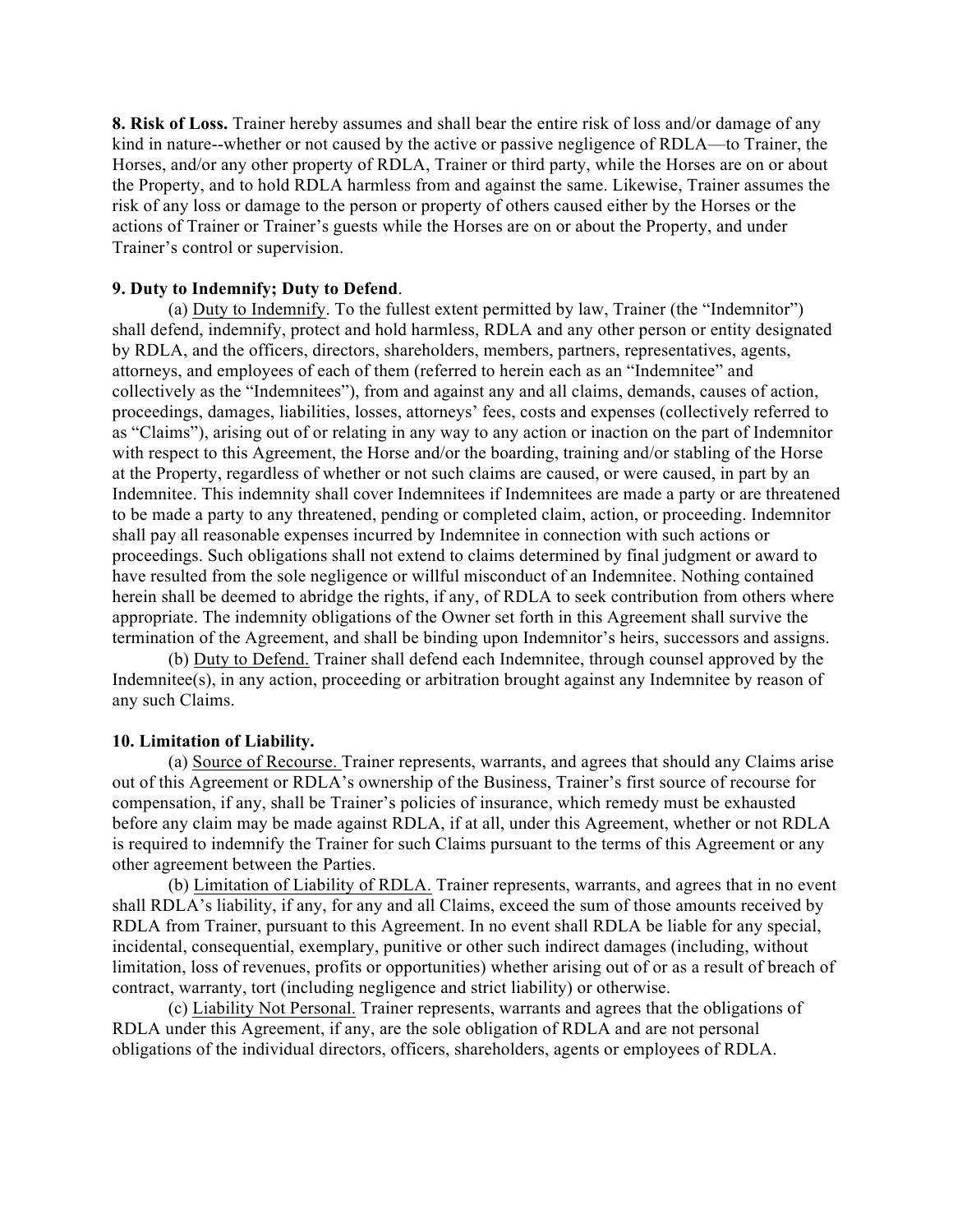#### **11. General Provisions.**

a. Entire Agreement. This Agreement, the Rancho De Los Amigos Rules, Release of Liability, and Stabling Agreement (if applicable) and the exhibits attached hereto, represent the entire agreement between the Parties in connection with the transactions contemplated hereby and the subject matter hereof, and with the exception of the agreements mentioned above in this paragraph, this Agreement supersedes and replaces any and all prior and/or contemporaneous agreements, understandings and communications between the Parties, whether oral or written, with regard to the subject matter hereof. There are no oral or written agreements, representations or inducements of any kind existing between the Parties relating to this transaction which are not expressly set forth herein.

b. Amendment of Agreement. This Agreement may not be amended or modified except by a written instrument signed by all the Parties.

c. Attorneys' Fees. If either Party brings any legal action arising out of any provision of this Agreement to enforce this Agreement, the prevailing party in the litigation shall be entitled to recover reasonable attorneys' fees and costs from the other party, in addition to any other relief that may be granted to such prevailing party.

d. Notices. Any notice required or permitted to be given under this Agreement shall be written, and may be given by personal delivery, by facsimile transmission or by registered or certified mail, first-class postage prepaid, return receipt requested. Notice shall be deemed given upon actual receipt in the case of personal delivery, upon receipt of facsimile transmission, or upon mailing. Mailed notices shall be addressed as follows, but each Party may change its address by written notice in accordance with this Paragraph 15(d):

| To Trainer: | $\sim$ 1<br>$\sim$ $\sim$ $\sim$ |
|-------------|----------------------------------|
|             |                                  |
|             |                                  |
|             | Fax $#$ :                        |

 To RDLA: RDLA, Inc. Attn: Leslie A. Hardy, President 12350 Cull Canyon Road Castro Valley, CA 94552 Fax  $#$ :

e. Governing Law. This Agreement shall be governed by and construed in accordance with the laws of the State of California, and any action brought to clarify or enforce the terms of this Agreement shall be brought in Alameda County, California.

f. Agreement Construction. The Parties acknowledge that this Agreement, as executed, is a product of negotiation between the Parties and that it shall be construed fairly, and in accordance with its terms, and shall not be construed for or against either Party. No inferences as to the intention of the Parties shall arise from the deletion of any language or provision of this Agreement.

g. Severability. In case any one or more of the provisions contained in this Agreement shall for any reason be held to be invalid, illegal or unenforceable in any respect, that invalidity, illegality or unenforceability shall not affect any other provision of this Agreement, and this Agreement shall be construed as if the invalid, illegal or unenforceable provision was omitted and had never been part of the Agreement.